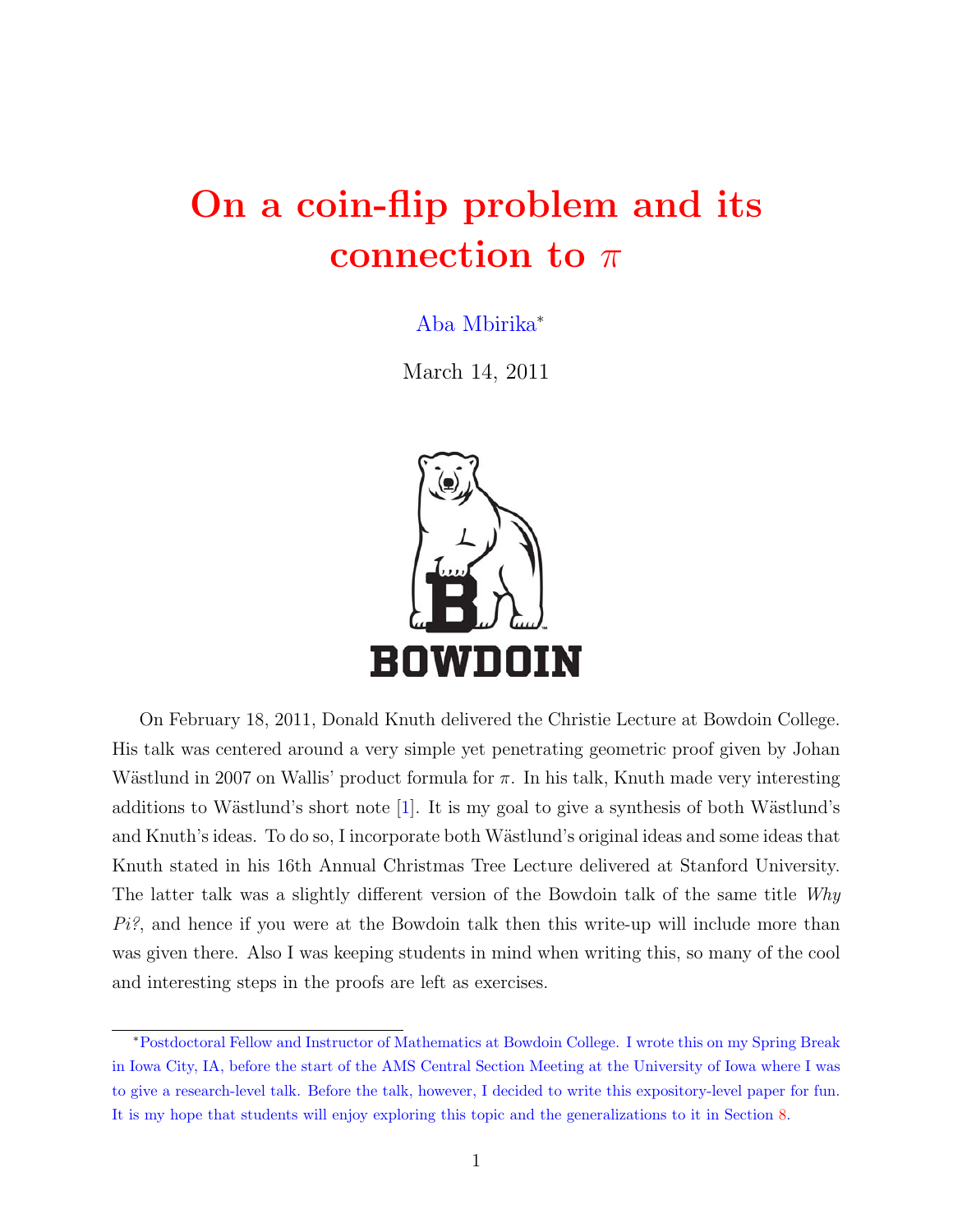#### 1 Introduction to the flipping coins problem

Suppose we flip a fair coin  $2n$  times. What are the chances that we get an equal amount of heads and tails? It turns out that the answer to this question involves  $\pi$ . Label the head and tail sides of the coin as  $H$  and  $T$  respectively. We can view the  $2n$  coin flips as sequences of H's and T's. We can then rephrase the original question to the following: Out of the  $2^{2n}$ possible sequences, how many sequences contain exactly  $n H$ 's and  $n T$ 's?

**Example 1.1.** Consider the case for  $n = 5$ . Then the number of ways of getting exactly five  $H$ 's is the number of ways of choosing 5 of the 10 sequence slots in which to place them. Hence there are

$$
\binom{10}{5} = \frac{10!}{5! \cdot 5!} = 252
$$

ways. Now since there are exactly  $2^{10} = 1024$  possible sequences of H's and T's, the probability of getting exactly five H's and five T's is  $\frac{252}{1024} = .24609375$ . This number is close to  $\frac{1}{\sqrt{2}}$  $\frac{1}{5\pi}$  which is approximately .252313. For  $n = 20$ , the probability is .125371 while  $\frac{1}{\sqrt{20}}$  $rac{1}{20\pi}$  is approximately .126157.

<span id="page-1-1"></span>**Claim 1.2.** As n gets large, the probability of getting exactly n heads and n tails out of  $2n$ coin flips approaches the number  $\frac{1}{\sqrt{2}}$  $\overline{n\pi}$ .

#### 2 Drunken walks

Consider a walk where we go forward each time however at each step forward we veer 45 degrees left or right. The question of the coin flip problem can be recast in this drunken walk model if we choose to let  $H$ , for instance, be a step forward that veers left and  $T$  to be one that veers right. Hence if after  $2n$  steps we return to the original horizontal starting level, then we must have taken exactly n left-steps and n right-steps. Consider the number of drunken walks of four steps that return to the original horizontal starting level. There are six possibilities as shown in Figure [1.](#page-1-0)



<span id="page-1-0"></span>Figure 1:  $M_2$  walks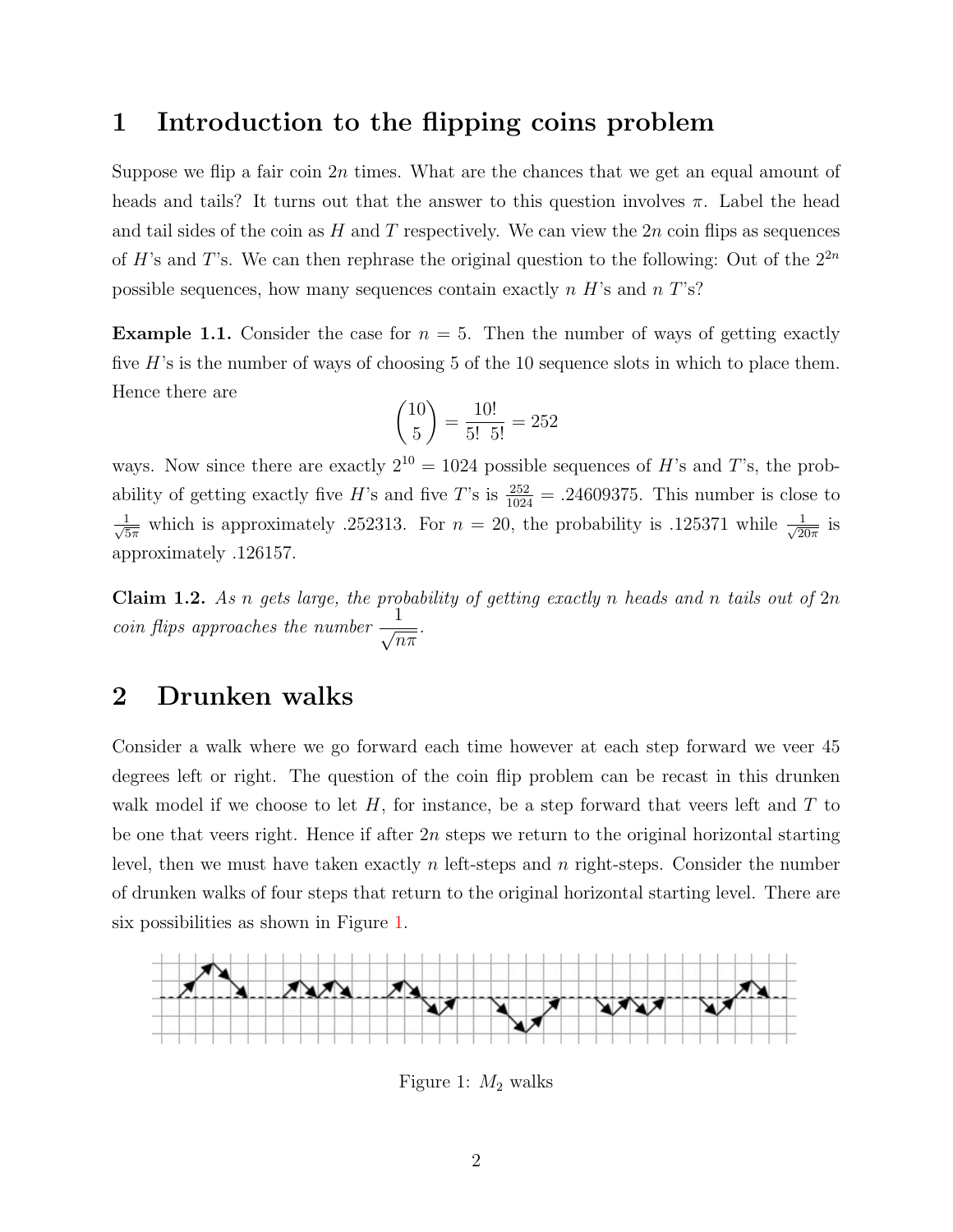Now consider the number of drunken walks of four steps that never return to the original horizontal starting level. It is no coincidence that this yields six possibilities also, as shown in Figure [2.](#page-2-0)



<span id="page-2-0"></span>Figure 2:  $N_2$  walks

**Definition 2.1.** Let  $M_n$  be the number of cases of 2n-walks that return to the original horizontal starting level. And let  $N_n$  be the number of cases of 2n-walks that never revisit the original horizontal starting level after initially leaving it.

The probability of getting exactly n heads and n tails in 2n coin flips is  $\frac{M_n}{2}$  $\frac{n n}{2^{2n}}$ . Furthermore, the following remarkable identity holds:

$$
2^{2n} = M_n N_0 + M_{n-1} N_1 + \dots + M_1 N_{n-1} + M_0 N_n.
$$
\n(1)

We list the first few  $M_n$  and  $N_n$  values in the table below.

<span id="page-2-1"></span>

| $\boldsymbol{n}$ | $M_n$          | $N_n$        |
|------------------|----------------|--------------|
| $\overline{0}$   | 1              | $\mathbf{1}$ |
| $\mathbf 1$      | $\overline{2}$ | 2            |
| $\overline{2}$   | 6              | 6            |
| 3                | 20             | 20           |
| 4                | 70             | 70           |
| 5                | 252            | 252          |

Does  $M_n$  equal  $N_n$  for all  $n \geq 0$ ? This and many other fun exercises are presented in the next section.

Remark 2.2. A cool way to see that Identity [\(1\)](#page-2-1) holds is to view it as a partition of all possible drunken walks on 2n steps. Consider an arbitrary walk. In any such walk there will be a portion of the walk of the form  $M_i$  for some  $i \leq n$ , followed by a walk that is of the form  $N_j$  for  $j = n - i$ . By abuse of language and notation we use the term walk of the form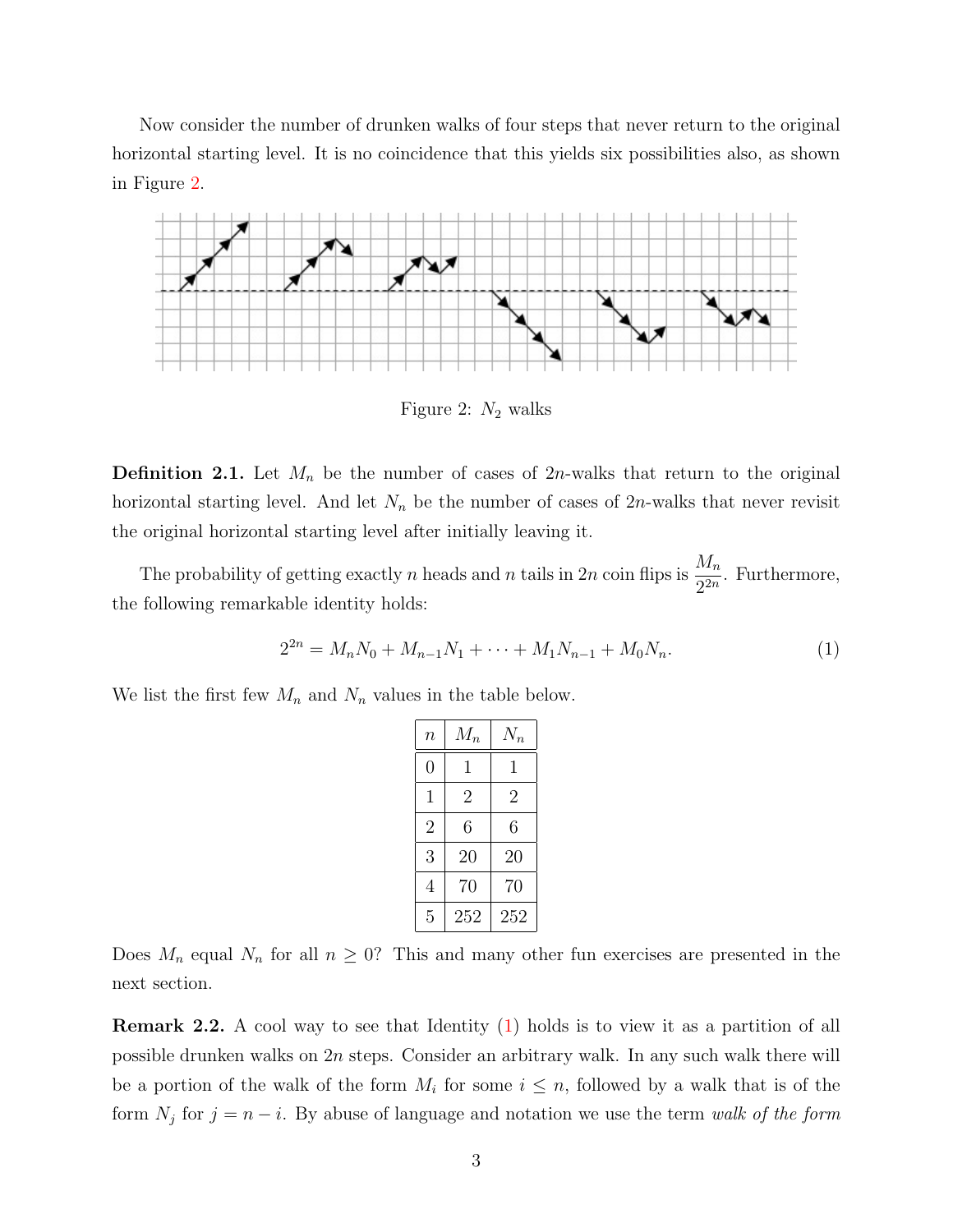$M_i$  (respectively  $N_j$ ) to mean a walk that leaves and returns to the initial starting level after 2i steps (respectively, a walk that leaves the initial starting level and never returns again for the remaining  $2j$  steps). Observe that it might happen that we cross the horizontal starting point several times before the end, but there will certainly be a LAST time that we cross it – at the  $2i^{th}$  step. Afterwards, we are either above or below the horizontal starting level for the remaining 2j steps. For instance, for six drunken steps (the  $n = 3$  case), each walk of the possible  $2^6 = 64$  walks will lie in exactly one of the  $M_3N_0$ ,  $M_2N_1$ ,  $M_1N_2$ , or  $M_0N_3$ . Since  $M_2 = 6$  and  $N_1 = 2$ , there are exactly 12 drunken walks of the form  $M_2N_1$ . We give two such walks in the figure below.



Figure 3: Two of the 12 possible  $M_2N_1$  walks

# 3 Exercises left for the reader

<span id="page-3-0"></span>**Exercise 3.1.** Let  $n \geq 0$  be given. Then  $M_n$  equals  $N_n$ .

<span id="page-3-1"></span>**Exercise 3.2.** Let  $a_n$  denote the quotient  $\frac{M_n}{2^{2n}}$ . Then  $a_n$  is our desired probability. Using Exercise [3.1](#page-3-0) and Identity  $(1)$ , it follows that the following identity holds

$$
1 = a_n a_0 + a_{n-1} a_1 + \dots + a_1 a_{n-1} + a_0 a_n.
$$

**Definition 3.3.** Define  $s_n$  to be the sum  $a_0 + a_1 + \cdots + a_{n-1}$ . Define  $s_0 = 0$ . The following table gives the first five  $a_n$  and  $s_n$  values.

| $\it n$        | $a_n$                | $s_n$                            |
|----------------|----------------------|----------------------------------|
| 0              | 1                    | 0                                |
| 1              | $\frac{1}{2}$        | 1                                |
| $\overline{2}$ | $\frac{3}{8}$        | $\frac{3}{2}$                    |
| 3              | $\overline{5}$<br>16 | $\frac{15}{5}$<br>$\overline{8}$ |
| 4              | 35<br>128            | $\frac{35}{2}$<br>16             |

The next exercise shows that the probabilities  $a_n$  and their sums  $s_n$  can be written in a rather remarkable way.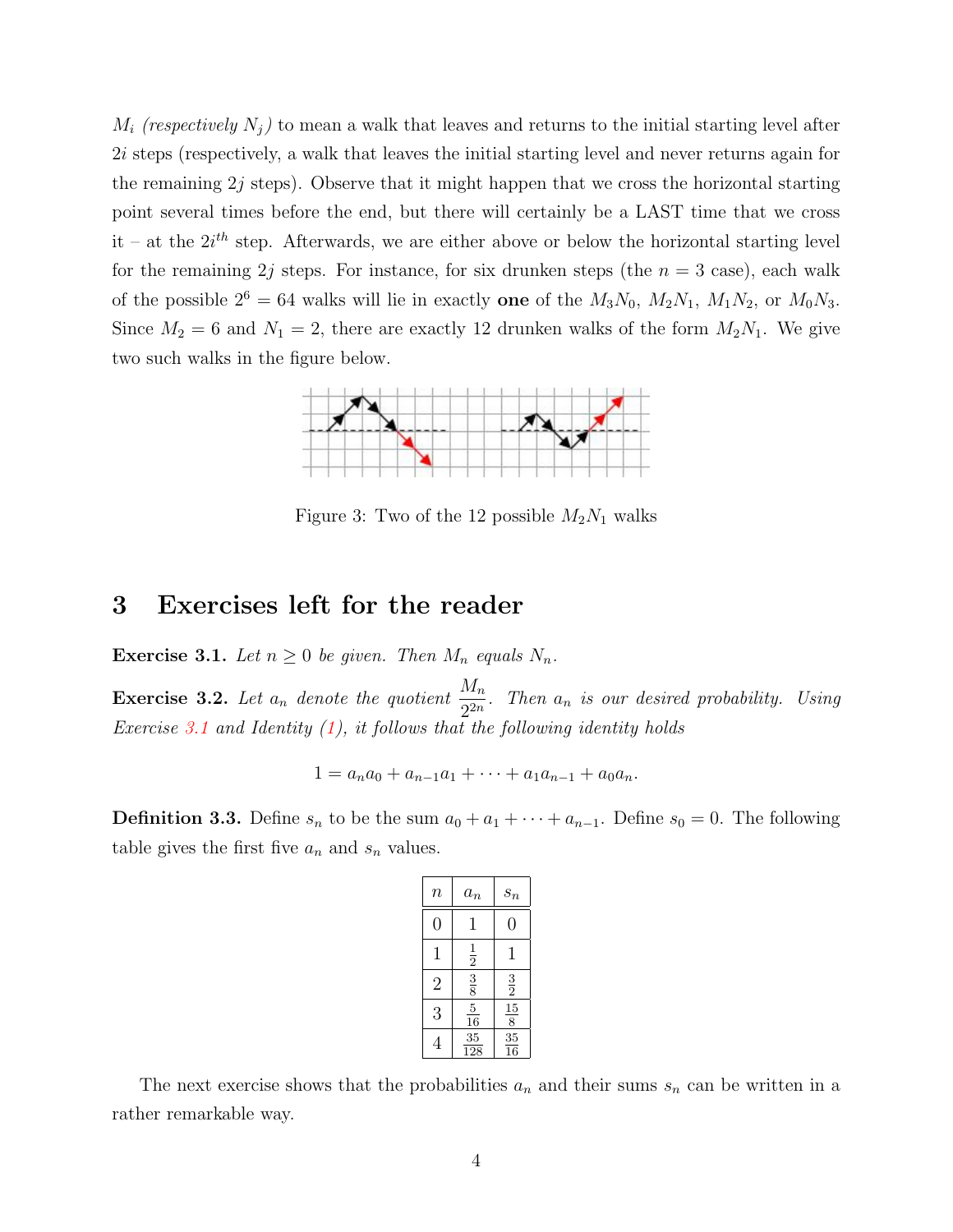<span id="page-4-1"></span>**Exercise 3.4.** For  $n \geq 1$ , each  $a_n$  can be written as the product of quotients  $\frac{1}{2}$ 3  $\frac{3}{4} \cdots \frac{2n-1}{2n}$  $\frac{n-1}{2n}$ . Consequently for  $n > 1$ , each  $s_n$  can be written as the product  $\frac{3}{2}$ 5  $\frac{5}{4} \cdots \frac{2n-1}{2n-2}$  $\frac{2n-1}{2n-2}$ .

*Hint:* For the  $a_n$ -case rewrite  $\frac{1}{2}$ 3  $\frac{3}{4} \cdots \frac{2n-1}{2n}$  $rac{n-1}{2n}$  as  $rac{1}{2}$ 2  $rac{2}{2} \cdot \frac{3}{4}$ 4 4  $\frac{4}{4} \cdots \frac{2n-1}{2n}$  $_{2n}$  $_{2n}$  $\frac{2n}{2n}$  and show this equals  $\frac{M_n}{2^{2n}}$  $\frac{n^2n}{2^{2n}}$ 

**Exercise 3.5.** From the previous exercise, it follows that  $s_{n+1} - s_n = a_n$ .

<span id="page-4-0"></span>**Exercise 3.6.** For each n, it follows that  $s_n = 2n \cdot a_n$ .

**Definition 3.7.** Let r be a real number and let k be an integer. We define the binomial coefficient  $\binom{r}{k}$  $\binom{r}{k}$  by

$$
\binom{r}{k} = \begin{cases} \frac{r(r-1)\cdots(r-k+1)}{k!} & \text{if } k \ge 1\\ 1 & \text{if } k = 0\\ 0 & \text{if } k \le -1. \end{cases}
$$

For example,

$$
\binom{-\frac{1}{2}}{3} = \frac{(-\frac{1}{2})(-\frac{3}{2})(-\frac{5}{2})}{3!} = \frac{-5}{16}.
$$

<span id="page-4-2"></span>**Exercise 3.8** (Alternate way to express  $a_n$ ). The value  $a_n$  is equal to the following value:

$$
a_n = \binom{-\frac{1}{2}}{n}(-1)^n.
$$

The previous exercise gives a useful expression that helps generalize the  $a_n$  to other settings as introduced in Section [8](#page-9-0) on superellipses.

#### 4 Where does  $\pi$  come into the picture?

As said in Claim [1.2,](#page-1-1) the probability of getting exactly n heads and n tails in  $2n$  coin flips involves  $\pi$ . Specifically, we intend to show that the probability  $a_n$  asymptotically approaches the value  $\frac{1}{\sqrt{2}}$  $\overline{n\pi}$ . We show this by using nothing more than the Pythagorean theorem, the area formula for a circle, elementary algebra, and a simple geometric series sum. The following Figure [4](#page-5-0) motivates our reasoning.

The area of the sums of all the rectangles is 5. This is easily seen from Exercise [3.2,](#page-3-1) which tells us that the following sums of products of the form  $a_na_0 + a_{n-1}a_1 + \cdots + a_1a_{n-1} + a_0a_n$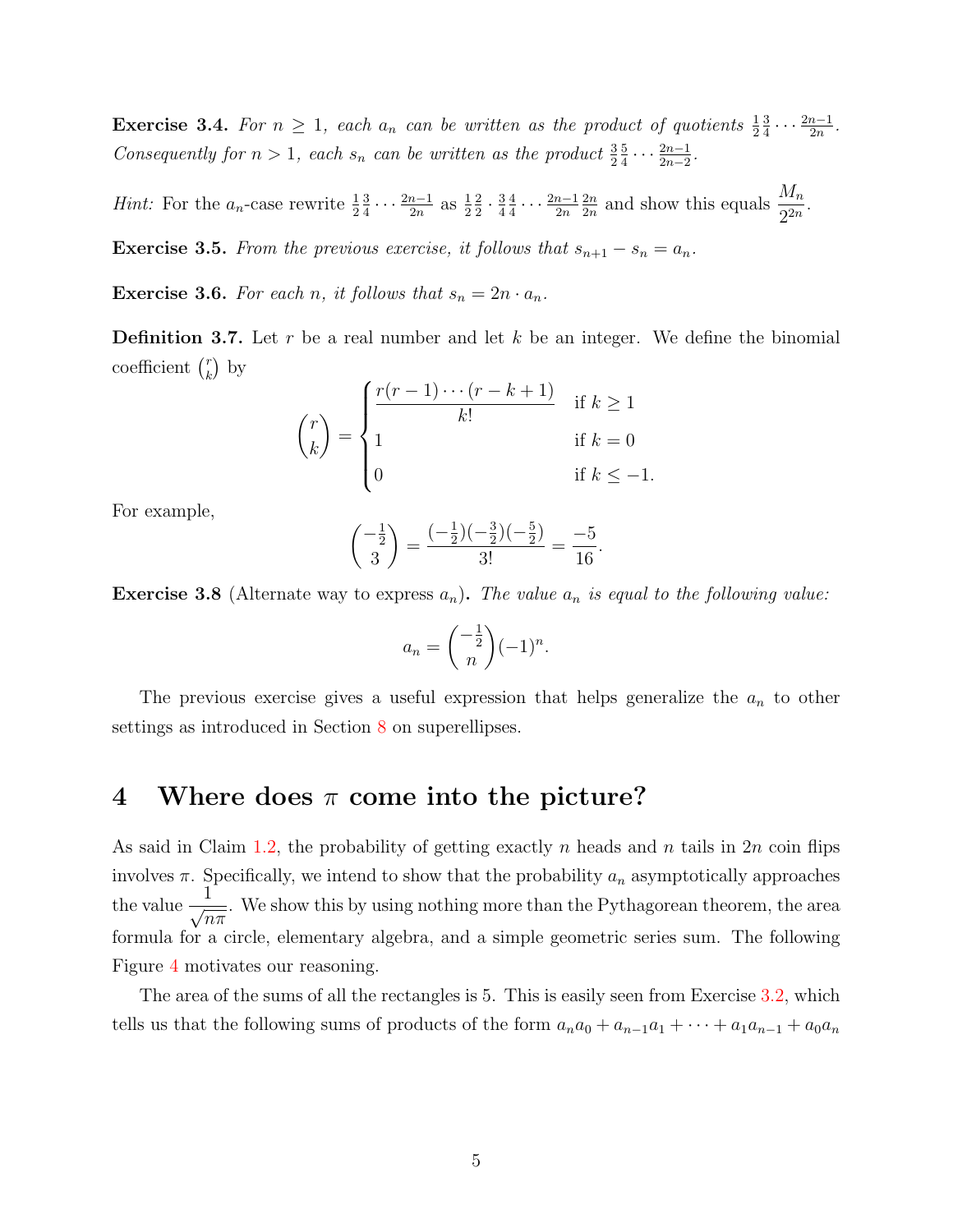

<span id="page-5-0"></span>Figure 4: Sums of areas of rectangles

each equals one. It follows that

Red rectangle area  $= a_0 a_0 = 1$ Orange rectangle areas  $= a_1a_0 + a_0a_1 = 1$ Yellow rectangle areas =  $a_2a_0 + a_1a_1 + a_0a_2 = 1$ Green rectangle areas =  $a_3a_0 + a_2a_1 + a_1a_2 + a_0a_3 = 1$ Blue rectangle areas =  $a_4a_0 + a_3a_1 + a_2a_2 + a_1a_3 + a_0a_4 = 1$ .

Moreover, the rectangles arranged in this fashion begin to resemble a quarter circle with radius  $s_5 = a_0 + a_1 + \cdots + a_4$  in the case of Figure [4.](#page-5-0) Hence the area  $\frac{1}{4}\pi s_5^2$  is approximately equal to 5. Precisely, since  $s_5 = \frac{315}{128}$  the value  $\frac{1}{4}\pi s_5^2$  equals 4.75654. As we add more rectangles, the outermost rectangles appear more and more to sit exactly on the circumference of the quarter circle. That is, the value  $\frac{1}{4}\pi s_n^2$  is approximately n as n gets large. If we can show this, then we have essentially proven Claim [1.2.](#page-1-1) This follows since

$$
n \approx \frac{1}{4}\pi(s_n)^2 = \frac{1}{4}\pi(2na_n)^2 = \pi n^2 a_n^2,
$$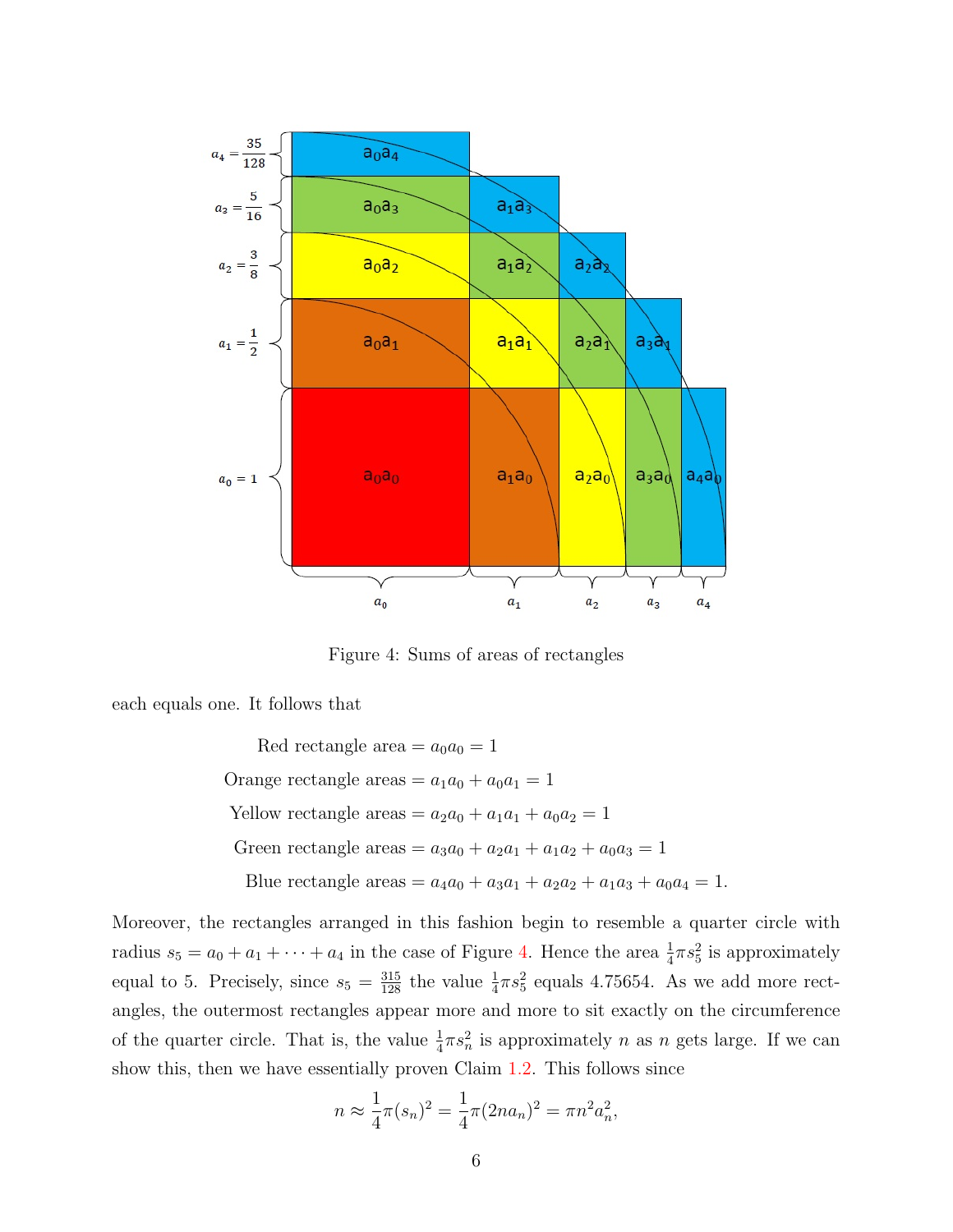where the second equality follows by Exercise [3.6.](#page-4-0) Hence  $a_n^2 \approx \frac{1}{n^2}$  $\frac{1}{n\pi}$  and thus  $a_n$  approaches  $\frac{1}{\sqrt{1}}$  $\overline{\pi n}$ as n gets large. More precisely, in the next section we prove that  $n-1 < \frac{1}{4}$  $\frac{1}{4}\pi s_n^2 < n+1.$ This implies that  $\frac{1}{4}\pi s_n^2 = n+O(1)$ . Hence  $s_n^2 = \frac{4}{\pi}$  $\frac{4}{\pi}n+O(1)$ , which we rewrite as  $\frac{4}{\pi}n(1+O(\frac{1}{n}))$  $\frac{1}{n})$ ). Thus  $s_n = \sqrt{\frac{4n}{\pi}}$  $\frac{4n}{\pi}(1+O(\frac{1}{n}))$  $(\frac{1}{n})$ , implying the result

$$
a_n = \frac{s_n}{2n} = \frac{1}{\sqrt{\pi n}} + O\left(\frac{1}{n^{3/2}}\right).
$$

# 5 A simple geometric proof

The heart of the proof that  $a_n \longrightarrow \frac{1}{\sqrt{n}}$  $\overline{n\pi}$ is a clever geometric insight by Wästlund in his proof of Wallis' product formula  $[1]$ . At each stage n, the right sides of the outermost rectangles (as in Figure [4\)](#page-5-0) lie on either side of the circumferences of the quarter circles with radius  $s_n$ . Furthermore as n gets larger, these rectangles get thinner and thinner and begin to squeeze the circumference. The following Figure [5](#page-6-0) motivates our reasoning.



<span id="page-6-0"></span>Figure 5: Geometric motivation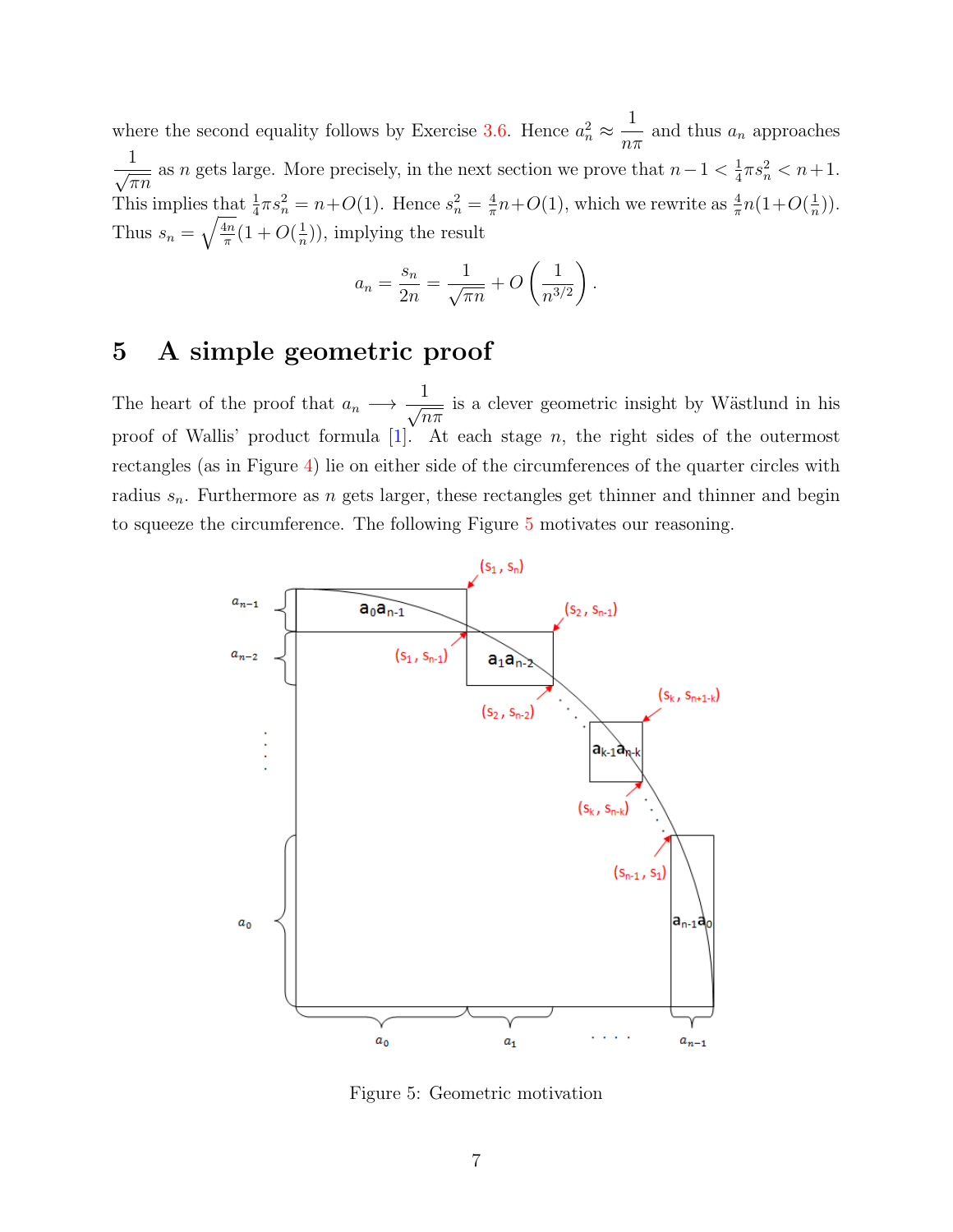**Goal 5.1.** Show that  $n-1 < \frac{1}{4}$  $\frac{1}{4}\pi s_n^2 < n+1.$ 

It suffices to show that for each n, that the bottom right corner  $(s_k, s_{n-k})$  of each outermost rectangle is left of the circumference while the top right corner  $(s_k, s_{n+1-k})$  is right of the circumference. To do this we use the Pythagorean theorem in the following guise.

<span id="page-7-1"></span>Claim 5.2. Let  $k, n \in \mathbb{N}$  such that  $1 \leq k \leq n-1$ . The distance from the origin to the inner notches  $(s_k, s_{n-k})$  is less than  $s_n$ .

<span id="page-7-2"></span>Claim 5.3. Let  $k, n \in \mathbb{N}$  such that  $2 \leq k \leq n$ . The distance from the origin to the outer notches  $(s_k, s_{n+1-k})$  is greater than  $s_n$ .

The proofs of the two claims follow easily once we are armed with two simple strict inequalities involving  $s_i^2$  and  $s_j^2$  for arbitrary  $i \neq j$  (which we leave as Exercises [6.1](#page-9-1) and [6.2](#page-9-2) in the next section). We also leave the proofs of these two claims above as Exercise [6.3.](#page-9-3) The inequality exercises are manageable to prove once the following motivating example is understood.

**Example 5.4.** Consider the values  $s_3 = \frac{15}{8}$  $\frac{15}{8}$  and  $s_5 = \frac{315}{128}$  written in their product of quotients representations from Exercise [3.4.](#page-4-1) Then  $s_3 = \frac{3}{2}$ 2 5  $\frac{5}{4}$  and  $s_5 = \frac{3}{2}$ 2 5 4 7 6 9  $\frac{9}{8}$ . Squaring both expressions, we get

$$
s_3^2 = \left(\frac{3}{2}\right)^2 \left(\frac{5}{4}\right)^2 \quad \text{and} \quad s_5^2 = \left(\frac{3}{2}\right)^2 \left(\frac{5}{4}\right)^2 \left(\frac{7}{6}\right)^2 \left(\frac{9}{8}\right)^2.
$$

Thus  $s_5^2 = s_3^2 \cdot \left(\frac{7}{6}\right)$  $\left(\frac{7}{6}\right)^2\left(\frac{9}{8}\right)$  $\left(\frac{9}{8}\right)^2$ . Notice that  $\left(\frac{7}{6}\right)$  $(\frac{7}{6})^2$  and  $(\frac{9}{8})$  $(\frac{9}{8})^2$  can be written in the form  $(1 + \frac{1}{2k})^2$  for  $k = 3$  and  $k = 4$  respectively. But  $\left(1 + \frac{1}{2k}\right)^2 = 1 + \frac{1}{k} + \frac{1}{4k}$  $\frac{1}{4k^2} > 1 + \frac{1}{k}$ . Thus we conclude

$$
s_5^2 = s_3^2 \cdot \left(\frac{7}{6}\right)^2 \left(\frac{9}{8}\right)^2 > s_3^2 \cdot \left(1 + \frac{1}{3}\right) \left(1 + \frac{1}{4}\right) = s_3^2 \cdot \frac{4}{3} \cdot \frac{5}{4} = s_3^2 \cdot \frac{5}{3}
$$

.

On the other hand, using the fact that  $\left(1 + \frac{1}{2k}\right)^2 < \frac{k}{k-1}$  $\frac{k}{k-1}$  (an argument proven in Lemma [5.5](#page-7-0) using geometric series), we conclude

$$
s_5^2 = s_3^2 \cdot \left(\frac{7}{6}\right)^2 \left(\frac{9}{8}\right)^2 < s_3^2 \cdot \frac{3}{2} \cdot \frac{4}{3} = s_3^2 \cdot \frac{4}{2}.
$$

<span id="page-7-0"></span>**Lemma 5.5.** For  $k \geq 1$  it follows that  $\left(1 + \frac{1}{k}\right)$ 1  $2k$  $\setminus^2$  $\lt$ k  $k-1$ .

*Proof.* Observe that  $\frac{k}{k-1}$  can be written as  $\frac{1}{1}$  $1-\frac{1}{k}$ k and hence it has geometric series representation as  $1 + \frac{1}{k} + \frac{1}{k^2}$  $\frac{1}{k^2} + \cdots$ . Thus it suffices to show that

$$
\left(1 + \frac{1}{2k}\right)^2 < 1 + \frac{1}{k} + \frac{1}{k^2} + \dots
$$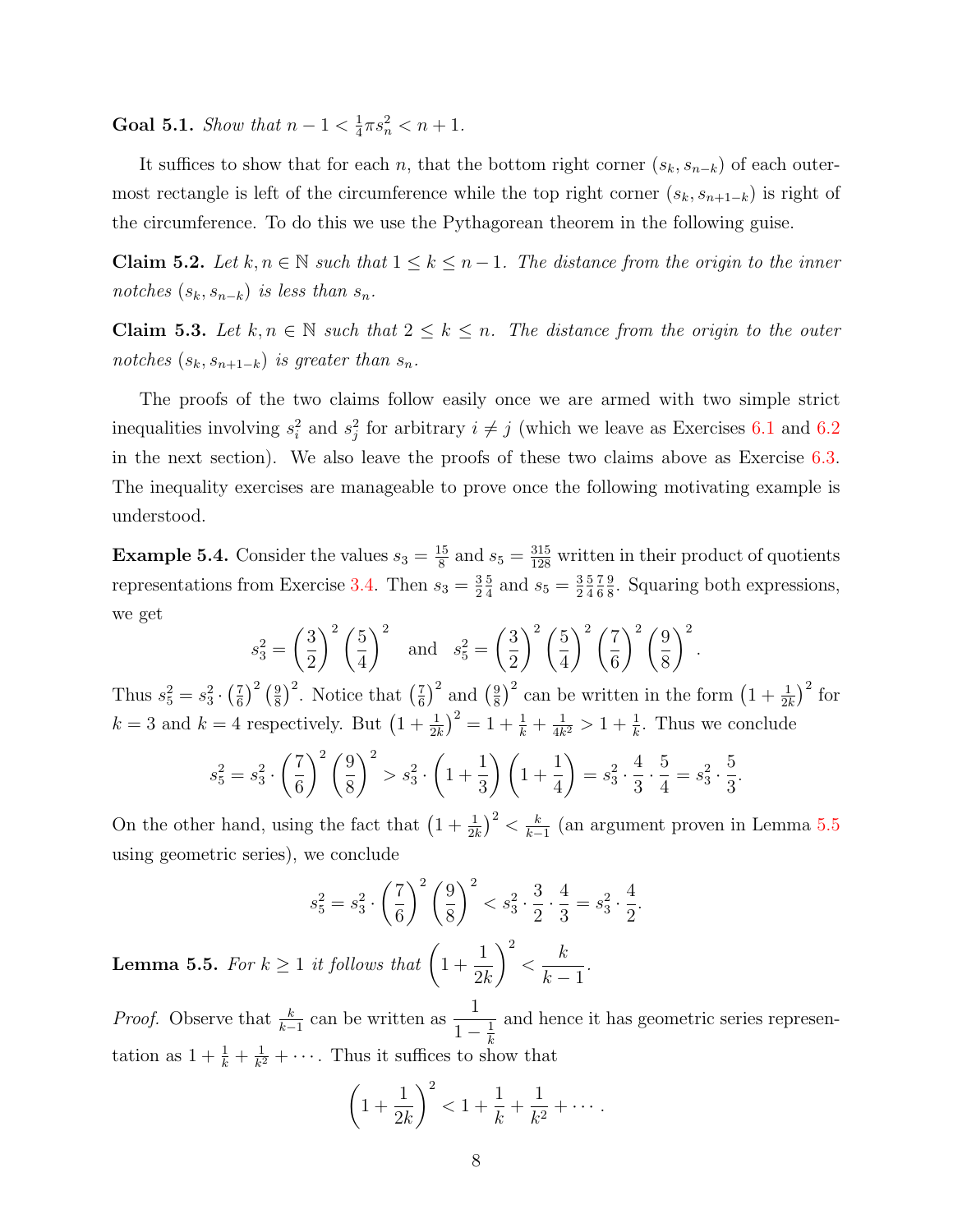For  $k = 1$  this follows, so consider  $k \geq 2$ . Since  $4k > k - 1$ , we know  $4k^2 > k(k - 1)$  and hence  $\frac{1}{4k^2} < \frac{1}{k(k-1)}$ . Then we conclude

$$
\left(1 + \frac{1}{2k}\right)^2 = 1 + \frac{1}{k} + \frac{1}{4k^2} < 1 + \frac{1}{k} + \frac{1}{k(k-1)}
$$

$$
= 1 + \frac{1}{k} + \frac{k}{k^2(k-1)}
$$

$$
= 1 + \frac{1}{k} + \frac{1}{k^2} \left(\frac{1}{1 - \frac{1}{k}}\right)
$$

$$
= 1 + \frac{1}{k} + \frac{1}{k^2} + \frac{1}{k^3} + \dots
$$

as desired.

Theorem 5.6 (Wallis, 1655). The following product formula holds:

$$
\prod_{n=1}^{\infty} \left( \frac{2n}{2n-1} \cdot \frac{2n}{2n+1} \right) = \frac{2}{1} \cdot \frac{2}{3} \cdot \frac{4}{3} \cdot \frac{4}{5} \cdot \frac{6}{5} \cdot \frac{6}{7} \cdot \frac{8}{7} \cdot \frac{8}{9} \cdots = \frac{\pi}{2}.
$$

Proof. Consider Euler's formula for the sine function using the following infinite product:

$$
\frac{\sin(x)}{x} = \prod_{n=1}^{\infty} \left( 1 - \frac{x^2}{n^2 \pi^2} \right).
$$

If we let  $x =$ π 2 , then we get the following series of implications:

$$
\frac{\sin(x)}{x} = \prod_{n=1}^{\infty} \left( 1 - \frac{x^2}{n^2 \pi^2} \right) \Rightarrow \frac{2}{\pi} = \prod_{n=1}^{\infty} \left( 1 - \frac{1}{4n^2} \right)
$$

$$
\Rightarrow \frac{\pi}{2} = \prod_{n=1}^{\infty} \left( \frac{4n^2}{4n^2 - 1} \right)
$$

$$
\Rightarrow \frac{\pi}{2} = \prod_{n=1}^{\infty} \left( \frac{2n}{2n - 1} \cdot \frac{2n}{2n + 1} \right)
$$

$$
\Rightarrow \frac{\pi}{2} = \frac{2}{1} \cdot \frac{2}{3} \cdot \frac{4}{3} \cdot \frac{4}{5} \cdot \frac{6}{5} \cdot \frac{6}{7} \cdot \frac{8}{7} \cdot \frac{8}{9} \cdots,
$$

as desired.

**Exercise 5.7.** The proof of Wallis' product formula for  $\pi$  given above is not the standard textbook proof. Usually, most textbook proofs rely on an evaluation of a definite integral like

$$
\int_0^{\frac{\pi}{2}} (\sin x)^n \, \mathrm{d}x
$$

by repeated partial integration. Try to prove Wallis' product formula using this method.

 $\Box$ 

 $\Box$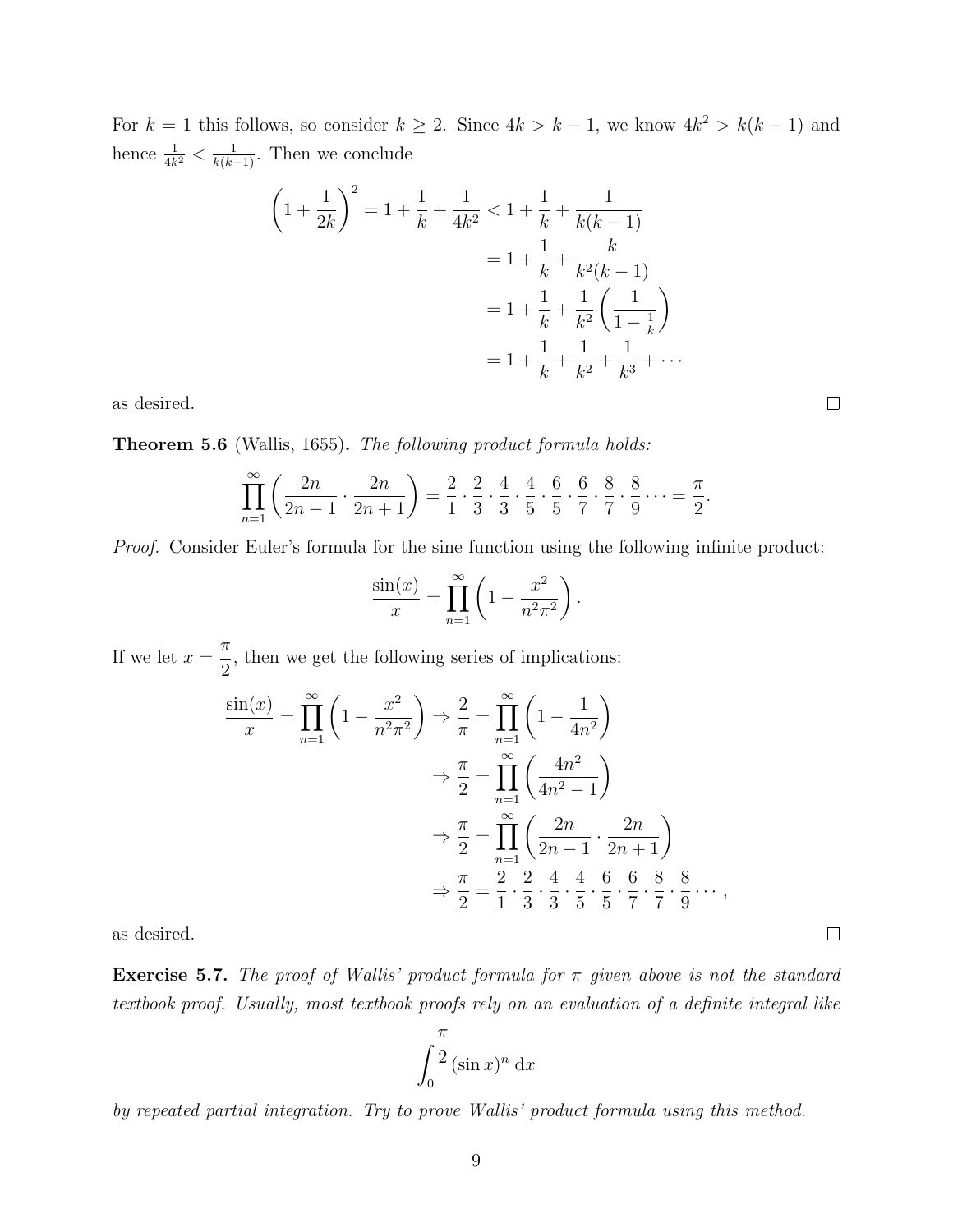#### 6 More fun exercises

<span id="page-9-1"></span>**Exercise 6.1.** Prove that  $s_j^2 < s_i^2 \cdot \frac{j-1}{j-1}$  $i-1$ for  $j > i \geq 2$ .

<span id="page-9-2"></span>**Exercise 6.2.** Prove that  $s_j^2 > s_i^2 \cdot \frac{j}{i}$ i for  $j > i \geq 1$ .

<span id="page-9-3"></span>**Exercise 6.3.** Use the previous two exercises to prove Claims [5.2](#page-7-1) and [5.3](#page-7-2)

*Hint:* To prove the first claim, notice that  $s_n^2 > s_k^2 \cdot \frac{n}{k}$  $\frac{n}{k}$  and  $s_n^2 > s_{n-k}^2 \cdot \frac{n}{n-k}$  $\frac{n}{n-k}$ . Use that to bound  $s_k^2 + s_{n-k}^2$  above by a multiple of  $s_n^2$ .

# 7 Wästlund's approach

Wästlund gives an elementary algebraic way to derive the identity

$$
1 = a_n a_0 + a_{n-1} a_1 + \cdots + a_1 a_{n-1} + a_0 a_n.
$$

His original paper does not speak of coin tosses or drunken walk probabilities. He merely defines the simple product of quotients  $s_n = \frac{3}{2}$ 2 5  $\frac{5}{4} \cdots \frac{2n-1}{2n-2}$  $\frac{2n-1}{2n-2}$  for  $n \geq 2$  and  $s_1 = 1$ . And then he defines  $a_n$  to be the difference  $s_{n+1} - s_n$ , which has the equally simple representation as 1 2 3  $\frac{3}{4} \cdots \frac{2n-1}{2n}$  $\frac{n-1}{2n}$ .

Exercise 7.1. The following identity holds

$$
a_i a_j = \frac{j+1}{i+j-1} a_i a_{j+1} + \frac{i+1}{i+j-1} a_{i+1} a_j.
$$

**Exercise 7.2.** Observe that  $a_0^2 = 1$ . By repeated applications of the identity in the previous exercise, we get the following string of equalities:

$$
1 = a_0^2 = a_1 a_0 + a_0 a_1
$$
  
=  $a_2 a_0 + a_1 a_1 + a_0 a_2$   
=  $\vdots$   
=  $a_n a_0 + a_{n-1} a_1 + \dots + a_1 a_{n-1} + a_0 a_n$ .

### <span id="page-9-0"></span>8 A generalization and avenues for students to study

The circle  $x^2 + y^2 = r^2$  generalizes to superellipses via the equation  $x^{\frac{1}{\alpha}} + y^{\frac{1}{\alpha}} = r^{\frac{1}{\alpha}}$ . So when  $\alpha = \frac{1}{2}$  we get the circle.